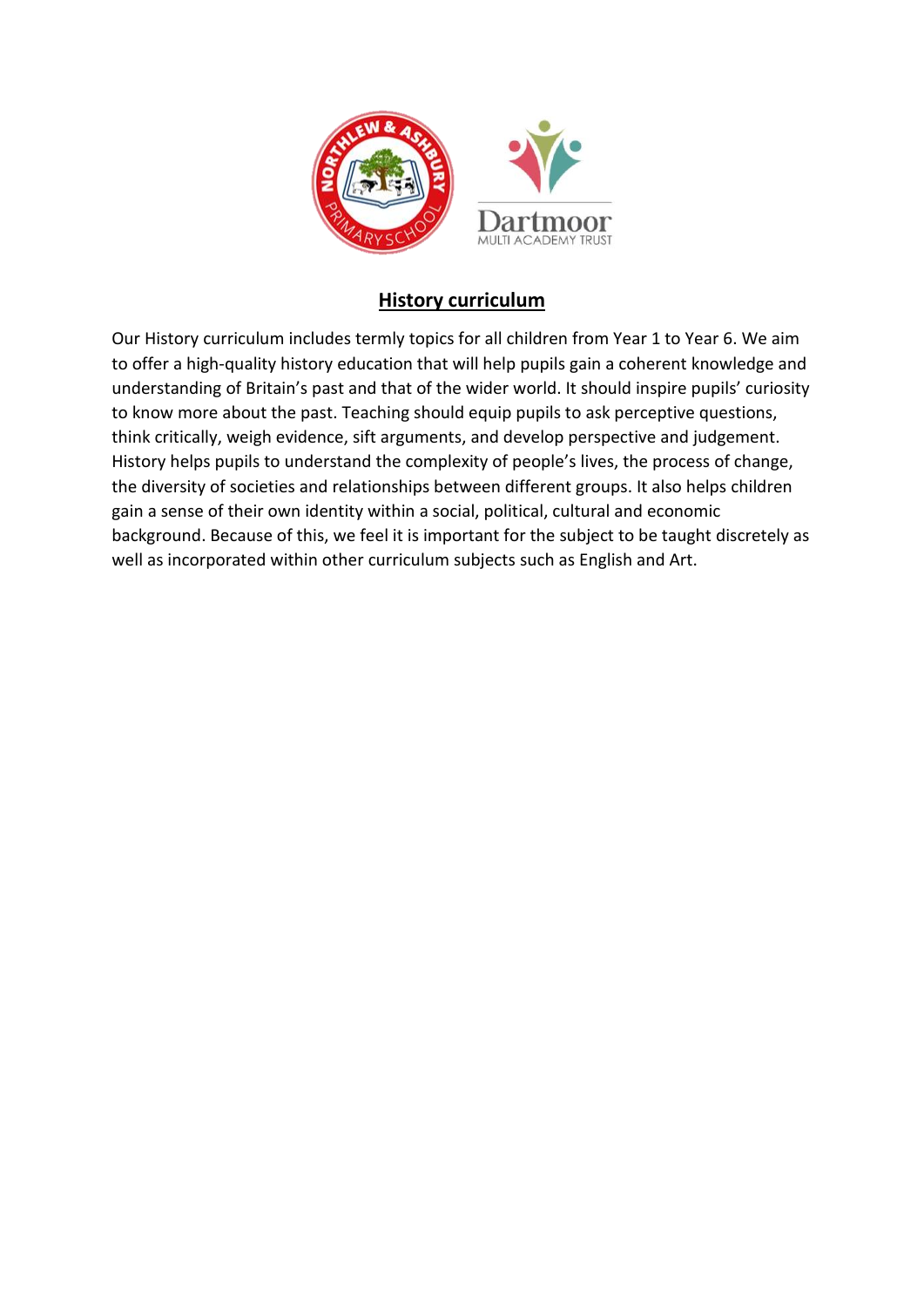## **Scheme of learning**

| <b>EYFS</b> |                                                                                                                                                                                                                                                                                                                                                                                                                                                                                                                                                                                                                                                                      |                                                                                                                                                                                                                                                                                                                                                                                                                                                                                                                                                                                                                          |                                                                                                                                                                                                                                                                          |  |
|-------------|----------------------------------------------------------------------------------------------------------------------------------------------------------------------------------------------------------------------------------------------------------------------------------------------------------------------------------------------------------------------------------------------------------------------------------------------------------------------------------------------------------------------------------------------------------------------------------------------------------------------------------------------------------------------|--------------------------------------------------------------------------------------------------------------------------------------------------------------------------------------------------------------------------------------------------------------------------------------------------------------------------------------------------------------------------------------------------------------------------------------------------------------------------------------------------------------------------------------------------------------------------------------------------------------------------|--------------------------------------------------------------------------------------------------------------------------------------------------------------------------------------------------------------------------------------------------------------------------|--|
| Subject     | Knowledge                                                                                                                                                                                                                                                                                                                                                                                                                                                                                                                                                                                                                                                            | <b>Key Skills</b>                                                                                                                                                                                                                                                                                                                                                                                                                                                                                                                                                                                                        | Vocabulary                                                                                                                                                                                                                                                               |  |
|             | Children show an understanding that events happen<br>in a sequence (e.g. We have breakfast, brush our<br>teeth, get dressed and come to school. Next, we will<br>be doing phonics)<br>Children show an understanding that events have<br>happened in the past, are happening currently or will<br>happen in the future. (e.g. I used to go to Pre-school.<br>Now I come to this school and when you are Year 7<br>you go to College).<br>Children know events in the past have an effect on<br>current and future events within their own<br>experiences (e.g. We planted seeds last year. Now we<br>have carrots growing and we will dig them up in the<br>autumn.) | Children can sequence events from a familiar<br>story or routine<br>Children can talk about events that happened<br>in the past, that are currently happening and<br>will happen in the future<br>Children can link the cause and effect of<br>events in the past to current and future<br>events.<br>Children can link the cause and effect of<br>current events to events in the future.<br>Children can talk about past, current and<br>future events in their lives and lives of familiar<br>adults/other children<br>Children can talk about changes in<br>technology, style, transport, wildlife etc over<br>time. | First, next, then,<br>after, later, last,<br>finally, history,<br>past, future, last,<br>week, month, year,<br>today, tomorrow,<br>yesterday,<br>morning,<br>afternoon, evening,<br>night, day, baby,<br>child, teenager,<br>adult, baby animal<br>names,<br>verb tenses |  |
|             |                                                                                                                                                                                                                                                                                                                                                                                                                                                                                                                                                                                                                                                                      | Children use accurate time conjunctions                                                                                                                                                                                                                                                                                                                                                                                                                                                                                                                                                                                  |                                                                                                                                                                                                                                                                          |  |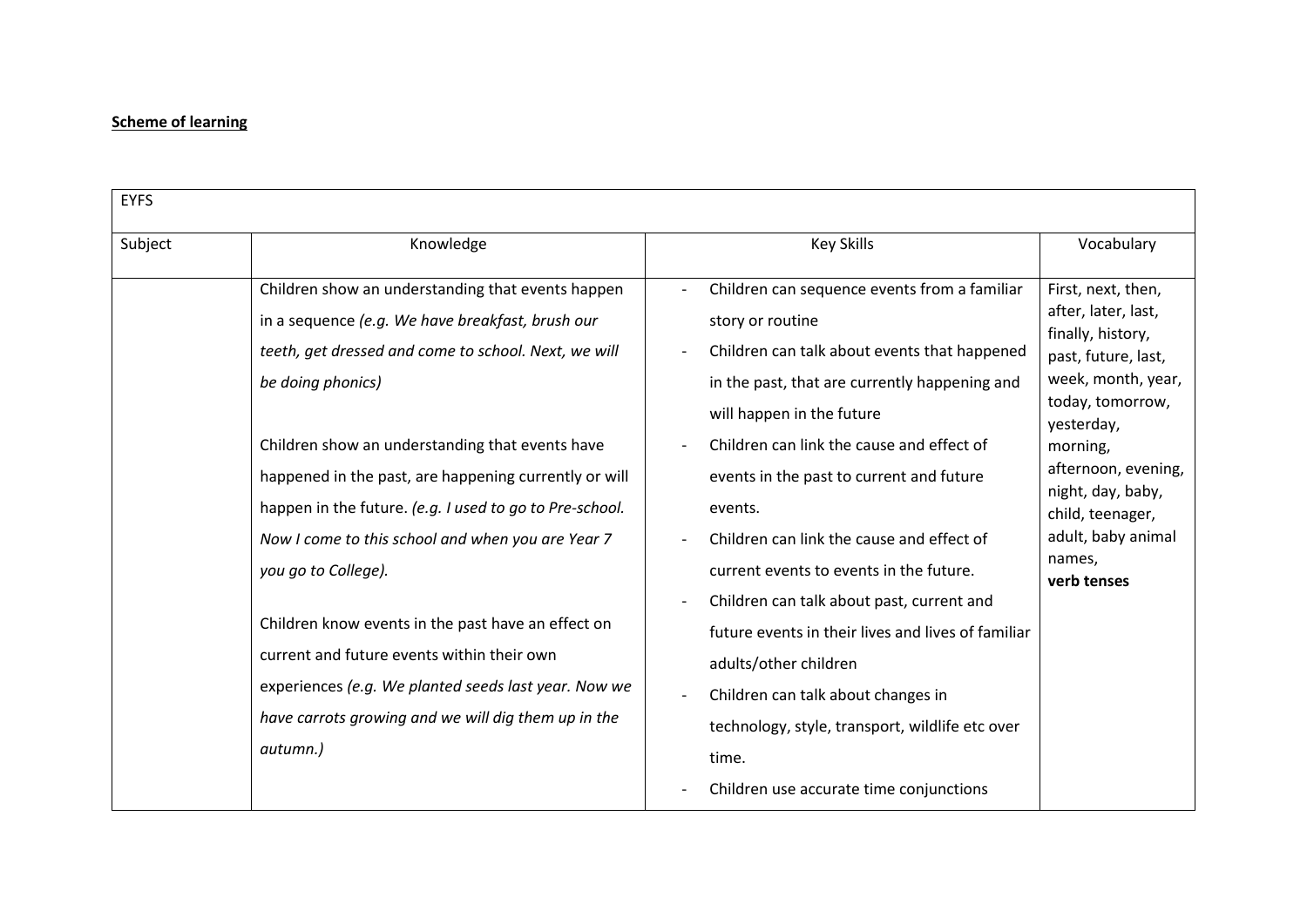| Children know current events have an effect on future   | Children use accurate verb tenses when        |  |
|---------------------------------------------------------|-----------------------------------------------|--|
| events within their own experiences. (e.g. we are       | talking about past, current and future events |  |
| learning to read so I can be a vet when I am older)     |                                               |  |
|                                                         |                                               |  |
| Children know about significant past, current and       |                                               |  |
| future events in their lives. (e.g. We moved house      |                                               |  |
| when I was 3. It will be my $5^{th}$ birthday in May)   |                                               |  |
|                                                         |                                               |  |
| Children show an understanding that technology,         |                                               |  |
| style, transport, wildlife etc, have changed over time. |                                               |  |
| (e.g. They used to use horses to pull wagons, now we    |                                               |  |
| have tractors and trailers. Maybe they will have        |                                               |  |
| robots to do it in the future)                          |                                               |  |
|                                                         |                                               |  |
| Children know that humans and animals change over       |                                               |  |
| time within their own experiences (e.g. Mummy used      |                                               |  |
| to be a baby, she came to this school. Next, she was a  |                                               |  |
| teenager and now she is grown up and she has job)       |                                               |  |
|                                                         |                                               |  |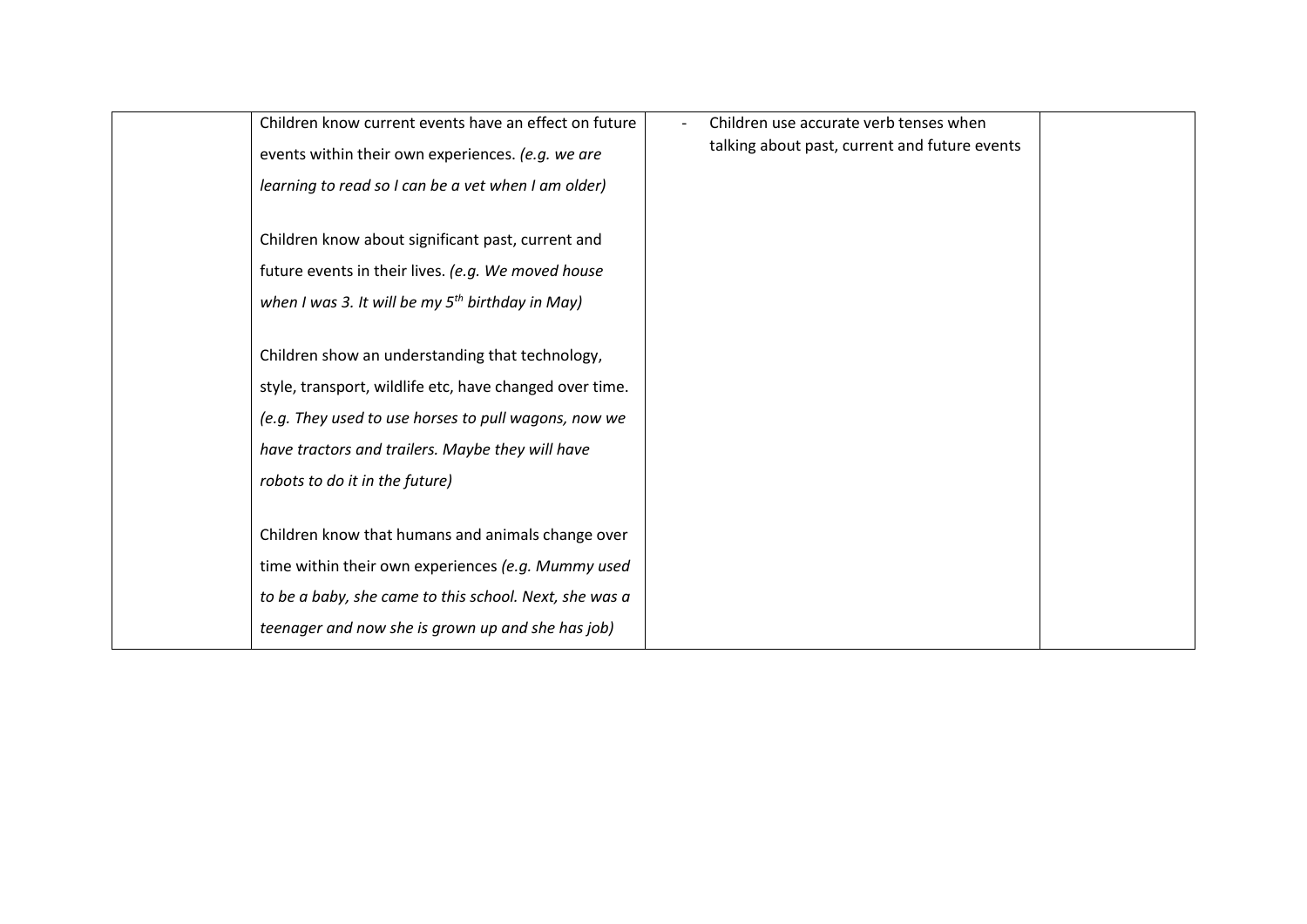| Key Stage 1                                                                                                                                                                                                                                                                                                                                                                                                 |                                                                                                                                                                                                                                                                                                                                                                                                                                                                                                                                                                                                                                                                                                                      |                                                                                                                                                                                                                                                                                                                                                                                                                                                                                                                                                                                                                                                                                                                                                                                                                                                                      |                                                                                                                                                                                                                                                                                                                              |  |
|-------------------------------------------------------------------------------------------------------------------------------------------------------------------------------------------------------------------------------------------------------------------------------------------------------------------------------------------------------------------------------------------------------------|----------------------------------------------------------------------------------------------------------------------------------------------------------------------------------------------------------------------------------------------------------------------------------------------------------------------------------------------------------------------------------------------------------------------------------------------------------------------------------------------------------------------------------------------------------------------------------------------------------------------------------------------------------------------------------------------------------------------|----------------------------------------------------------------------------------------------------------------------------------------------------------------------------------------------------------------------------------------------------------------------------------------------------------------------------------------------------------------------------------------------------------------------------------------------------------------------------------------------------------------------------------------------------------------------------------------------------------------------------------------------------------------------------------------------------------------------------------------------------------------------------------------------------------------------------------------------------------------------|------------------------------------------------------------------------------------------------------------------------------------------------------------------------------------------------------------------------------------------------------------------------------------------------------------------------------|--|
| Subject                                                                                                                                                                                                                                                                                                                                                                                                     | Knowledge                                                                                                                                                                                                                                                                                                                                                                                                                                                                                                                                                                                                                                                                                                            | <b>Skills</b>                                                                                                                                                                                                                                                                                                                                                                                                                                                                                                                                                                                                                                                                                                                                                                                                                                                        | Vocabulary                                                                                                                                                                                                                                                                                                                   |  |
| Changes within<br>living memory<br>(e.g. Transport)<br>The lives of<br>historical figures<br>- comparison<br>(e.g. Columbus<br>and Armstrong)<br>A local history<br>study (e.g.<br>Farming life)<br>Events beyond<br>living memory<br>that are<br>significant<br>nationally or<br>globally (e.g.<br>The great fire of<br>London,<br>aeroplane flight)<br>The lives of<br>historical figures<br>- comparison | Children understand changes happen over time outside<br>of their own experiences (e.g. There used to be no<br>electricity)<br>Children sequence events beyond their own<br>lives/routines (e.g. First there were horses, then steam<br>engines were invented. Now we have cars)<br>Children understand the effect of changes over time on<br>our daily life outside of their own experiences (e.g.<br>when cars were invented, people could travel around<br>much easier and quicker)<br>Children understand how we know about the past (e.g.<br>artefacts, storytelling, historical buildings, written<br>evidence)<br>Children develop knowledge and facts about two<br>individuals/periods that have been studied | <b>Chronological understanding</b><br>Match historical photos/artefacts to a period<br>of study<br>Sequence 3 or 4 artefacts from distinctly<br>different periods of time.<br>Sequence artefacts closer together in time -<br>use resources to check sequencing<br>Sequence photographs as above<br>Describe memories of key events in their time.<br>Range and depth of historical knowledge<br>Children can articulate what is the same, and<br>different, about different historical periods<br>They know and recount episodes from stories<br>about the past.<br>Be empathetic with historical figures<br>Identify differences between ways of life at a<br>different time.<br>Speak confidently about a range of artefacts<br>identify the names of some historical periods.<br>Start placing them in chronological order.<br><b>Interpretations of history</b> | All at EYFS and:<br>timeline,<br>chronological,<br>decade, century,<br>lifetime,<br>historical,<br>nationally,<br>globally,<br>significant,<br>evidence,<br>artefacts,<br>museum, fact,<br>fiction, extinct,<br>living memory,<br>events<br>Cause, effect,<br>commemorations,<br>sequence,<br>historical period,<br>versions |  |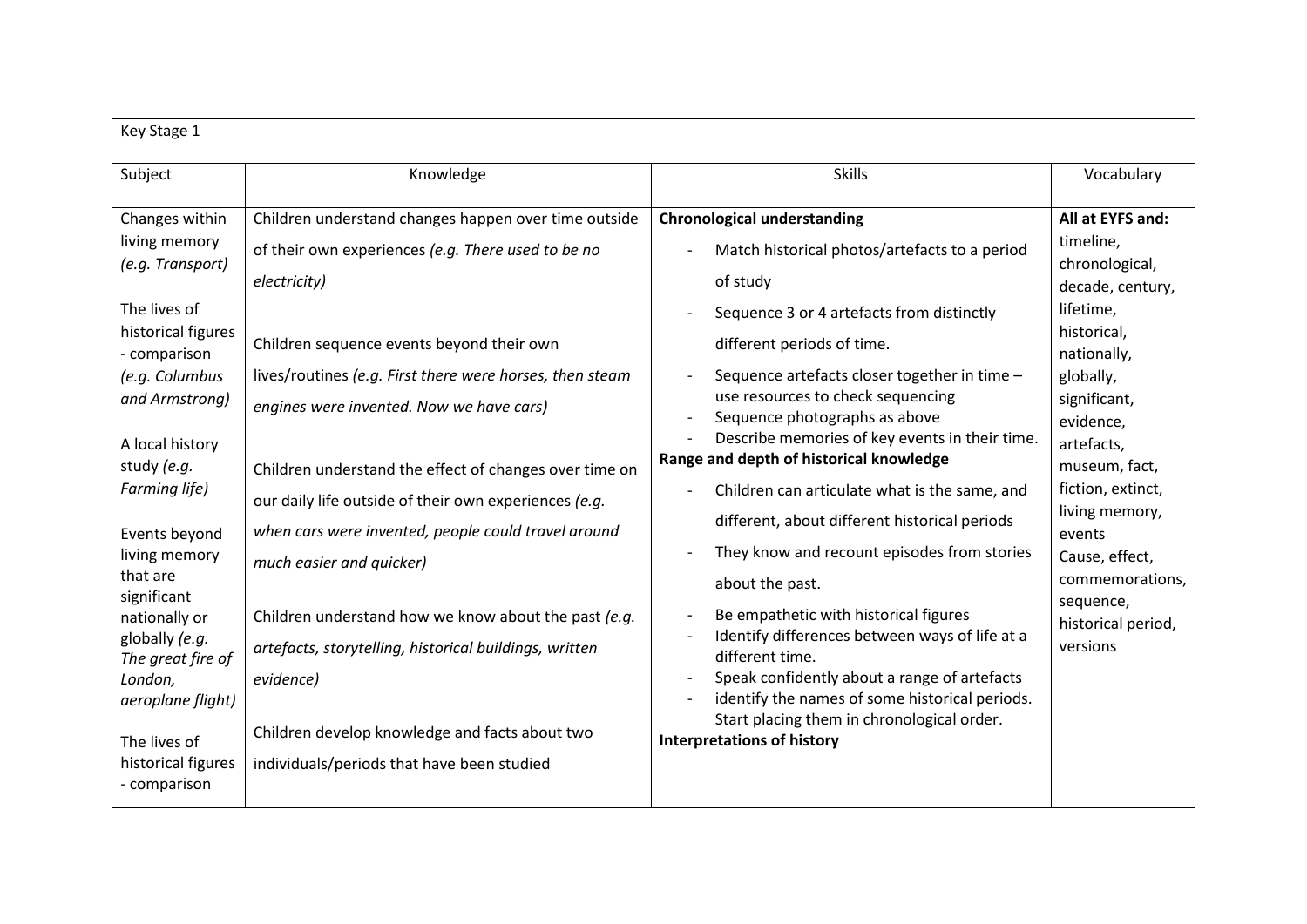| Children develop knowledge and facts about an aspect<br>(e.g. Queen<br>Use stories to encourage children to                                                                                                                                                                                                                                                                                                                                                                                                                                                                                                                                                                                                                                                                                                                                                                                                                                                                                                                                                                                                                                                                                                                                                                                                                                                                                      |  |
|--------------------------------------------------------------------------------------------------------------------------------------------------------------------------------------------------------------------------------------------------------------------------------------------------------------------------------------------------------------------------------------------------------------------------------------------------------------------------------------------------------------------------------------------------------------------------------------------------------------------------------------------------------------------------------------------------------------------------------------------------------------------------------------------------------------------------------------------------------------------------------------------------------------------------------------------------------------------------------------------------------------------------------------------------------------------------------------------------------------------------------------------------------------------------------------------------------------------------------------------------------------------------------------------------------------------------------------------------------------------------------------------------|--|
| Elizabeth 1 and<br>of local history<br>distinguish between fact and fiction<br>Queen Victoria)                                                                                                                                                                                                                                                                                                                                                                                                                                                                                                                                                                                                                                                                                                                                                                                                                                                                                                                                                                                                                                                                                                                                                                                                                                                                                                   |  |
| Use different recording methods for history                                                                                                                                                                                                                                                                                                                                                                                                                                                                                                                                                                                                                                                                                                                                                                                                                                                                                                                                                                                                                                                                                                                                                                                                                                                                                                                                                      |  |
| A local history<br>Children can articulate a chronological framework<br>Compare two versions of a past event<br>study (e.g. Local<br>within the periods they have studied (e.g. We are<br>Compare pictures of photographs of people or<br>castles/stately<br>learning about Queen Victoria. She was before World<br>events in the past<br>homes)<br>War 1 and 2. Cars were invented when Victoria was<br>Discuss reliability of photos / accounts / stories<br>Show an understanding of where information<br>alive.)<br>about the past comes from.<br>Children link prior learning to the periods they are<br><b>Historical enquiry</b><br>studying to build their chronological understanding<br>Children can ask appropriate questions about<br>(e.g. we learnt about steam engines before - they were<br>really important when Queen Victoria was alive.)<br>historical events<br>Children can use information they have learnt,<br>Children develop knowledge and facts about two<br>individuals/periods that have been studied<br>such as stories, facts, to answer historical<br>questions<br>Children understand the reasons behind historically<br>significant individuals' choices.<br>Ask questions about the past informed by<br>what they already know. Compare pictures of<br>Children develop knowledge and facts about the area of<br>past with their lives now and support their |  |
| thinking with reasons.<br>study                                                                                                                                                                                                                                                                                                                                                                                                                                                                                                                                                                                                                                                                                                                                                                                                                                                                                                                                                                                                                                                                                                                                                                                                                                                                                                                                                                  |  |
| Communication                                                                                                                                                                                                                                                                                                                                                                                                                                                                                                                                                                                                                                                                                                                                                                                                                                                                                                                                                                                                                                                                                                                                                                                                                                                                                                                                                                                    |  |
| Children develop knowledge and facts about an aspect<br>Communicate their knowledge through:<br>of local history<br>discussion, drawing, drama / role play, making                                                                                                                                                                                                                                                                                                                                                                                                                                                                                                                                                                                                                                                                                                                                                                                                                                                                                                                                                                                                                                                                                                                                                                                                                               |  |
| models, writing using ICT.<br>Children develop knowledge about historically                                                                                                                                                                                                                                                                                                                                                                                                                                                                                                                                                                                                                                                                                                                                                                                                                                                                                                                                                                                                                                                                                                                                                                                                                                                                                                                      |  |
| significant events in British history through                                                                                                                                                                                                                                                                                                                                                                                                                                                                                                                                                                                                                                                                                                                                                                                                                                                                                                                                                                                                                                                                                                                                                                                                                                                                                                                                                    |  |
|                                                                                                                                                                                                                                                                                                                                                                                                                                                                                                                                                                                                                                                                                                                                                                                                                                                                                                                                                                                                                                                                                                                                                                                                                                                                                                                                                                                                  |  |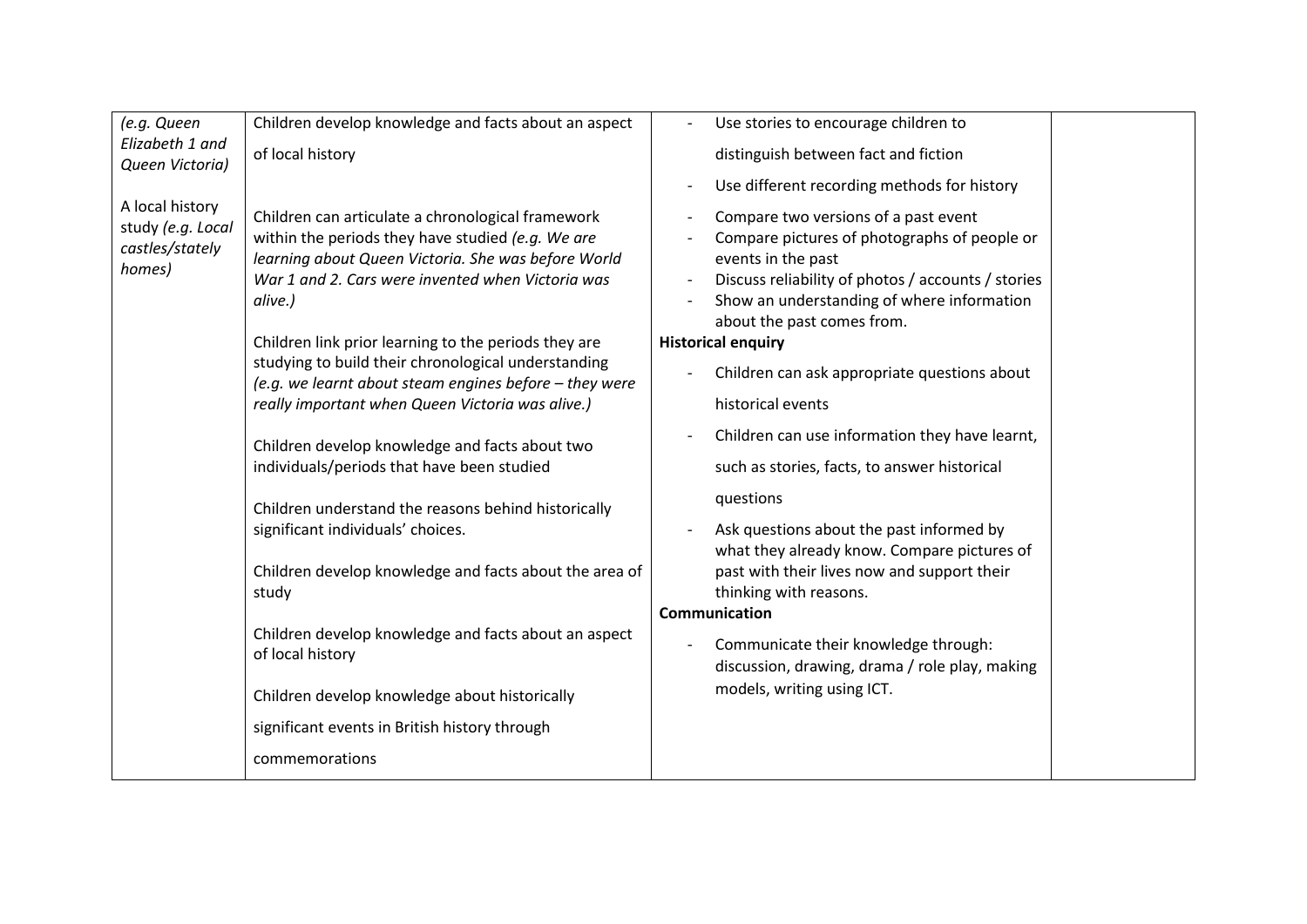| Lower Key Stage 2     |                                                                                  |                                                            |                     |
|-----------------------|----------------------------------------------------------------------------------|------------------------------------------------------------|---------------------|
| Subject               | Knowledge                                                                        | <b>Skills</b>                                              | Vocabulary          |
| The Roman             | Children can sequence a chronological framework<br>$\overline{\phantom{a}}$      | <b>Chronological understanding</b>                         | Empire, Romans,     |
| Empire and its        | within the periods they have studied                                             | Describe and compare artefacts. Make                       | Roman Empire,       |
| impact on             |                                                                                  | informed judgements on what we can learn                   | civilization,       |
| <b>Britain</b>        | Children link prior learning to the periods they are<br>$\overline{\phantom{a}}$ | from them.                                                 | demographic,        |
|                       | studying to build their chronological understanding                              | Sequence the time studied on a time line                   | population,         |
| Britain's             |                                                                                  | Understand more complex terms e.g. BC/AD<br>$\overline{a}$ | Amphitheatre,       |
| settlement by         | Understand cause and consequence of key                                          | Sequence several events or artefacts                       | aqueduct,           |
| Anglo-Saxons          | developments and discoveries (tools, housing,                                    | Compare life before and after Roman invasion               | barbarian,          |
| and Scots.            | farming, clothing, religion, weapons, technology)                                | of Britain.                                                | Basilica, cavalry,  |
|                       |                                                                                  | Demonstrate an increased awareness of how                  | chariot, gladiator, |
| Changes in            | Understand how society was organised and the                                     | historical periods influenced each other and               | Juno, Jupiter,      |
| Britain from the      | way of life for each group (i.e. Emperors, slaves,                               | trends over time. Ask questions to pursue                  | sacred, sewage,     |
| Stone Age to          | democracy etc.)                                                                  | these enquiries.                                           | slave, villa,       |
| the Iron Age          |                                                                                  | Range and depth of historical knowledge                    | chronological,      |
|                       | Children articulate dates of the periods they are                                | Explore life in the period and key achievements            | technology,         |
| <b>Ancient Greece</b> | studying                                                                         | - make link to different periods                           | culture, invasion,  |
|                       |                                                                                  | Compare with own lives and think about what                | travel,             |
| <b>Vikings</b>        | Place knowledge find places on maps of Britain,                                  | it would be like to live in this society.                  | archaeologist,      |
|                       | Europe and the World                                                             | Develop historical vocabulary specific to the              | armies, legions,    |
| Shang dynasty         |                                                                                  | period studied                                             | legionnaires.       |
|                       | Understand why developments were made and<br>$\blacksquare$                      | Reconstruct life in this period                            | Norse               |
|                       | vital to survival                                                                | Demonstrate an increased awareness of how                  | Barbarian           |
|                       |                                                                                  | historical periods influenced each other and               | Enemy               |
|                       | Understand that the developments made within<br>$\overline{\phantom{a}}$         | trends over time. Ask questions to pursue                  | Europe              |
|                       | these periods can still be seen in modern Britain                                | these enquiries.                                           | Gods                |
|                       |                                                                                  | Offer explanations for events in history                   | Medieval            |
|                       | Understand how we know about periods of history                                  | <b>Interpretations of history</b>                          | Myth                |
|                       |                                                                                  | Look at different representations of the period            | Plunder             |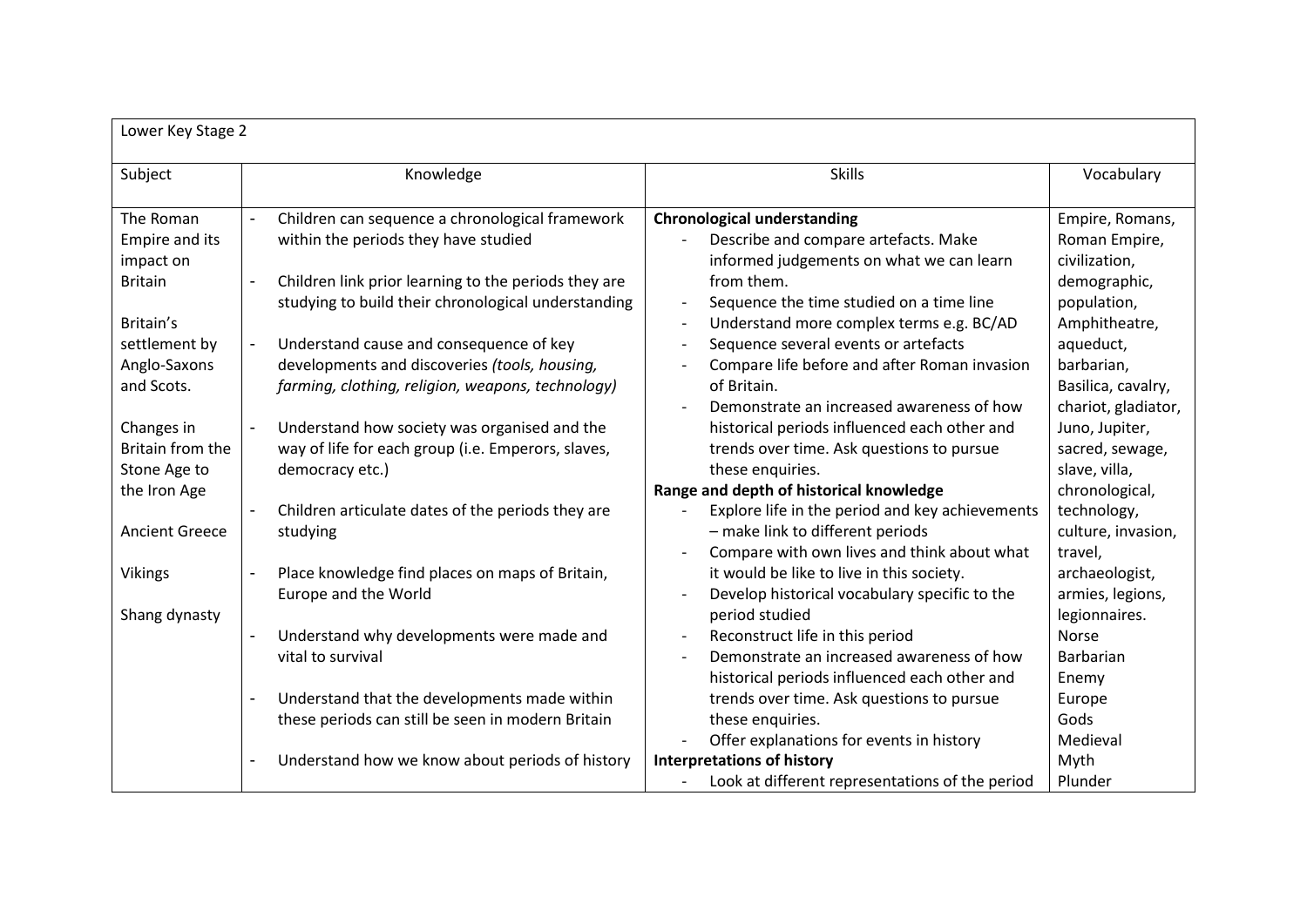| Understand the challenges faced by the population<br>$\overline{\phantom{a}}$ | Discuss how valid information about the period<br>$\overline{a}$                                | Quest       |
|-------------------------------------------------------------------------------|-------------------------------------------------------------------------------------------------|-------------|
| within this time period.                                                      | is                                                                                              | Saga        |
|                                                                               | <b>Historical enquiry</b>                                                                       | Valhalla    |
| Understand the demographic of the population at                               | Ask questions about cause and consequence.<br>$\overline{\phantom{a}}$                          | Scandinavia |
| the time.                                                                     | Use them to compare and contrast historical<br>$\qquad \qquad -$<br>periods and their lives now |             |
| Understand the changes within a particular theme<br>$\overline{\phantom{a}}$  | Use a range of resources to research a period<br>$\overline{\phantom{a}}$                       |             |
| over a period of time                                                         | in time                                                                                         |             |
|                                                                               | Observe small details on artefacts<br>$\overline{\phantom{a}}$                                  |             |
|                                                                               | Select and record information<br>$\overline{\phantom{a}}$                                       |             |
|                                                                               | Communication                                                                                   |             |
|                                                                               | Record what they have learnt in a variety of<br>$\overline{\phantom{a}}$                        |             |
|                                                                               | ways including written, drawn, models, ICT.                                                     |             |
|                                                                               | Develop a historical study file.<br>$\overline{\phantom{a}}$                                    |             |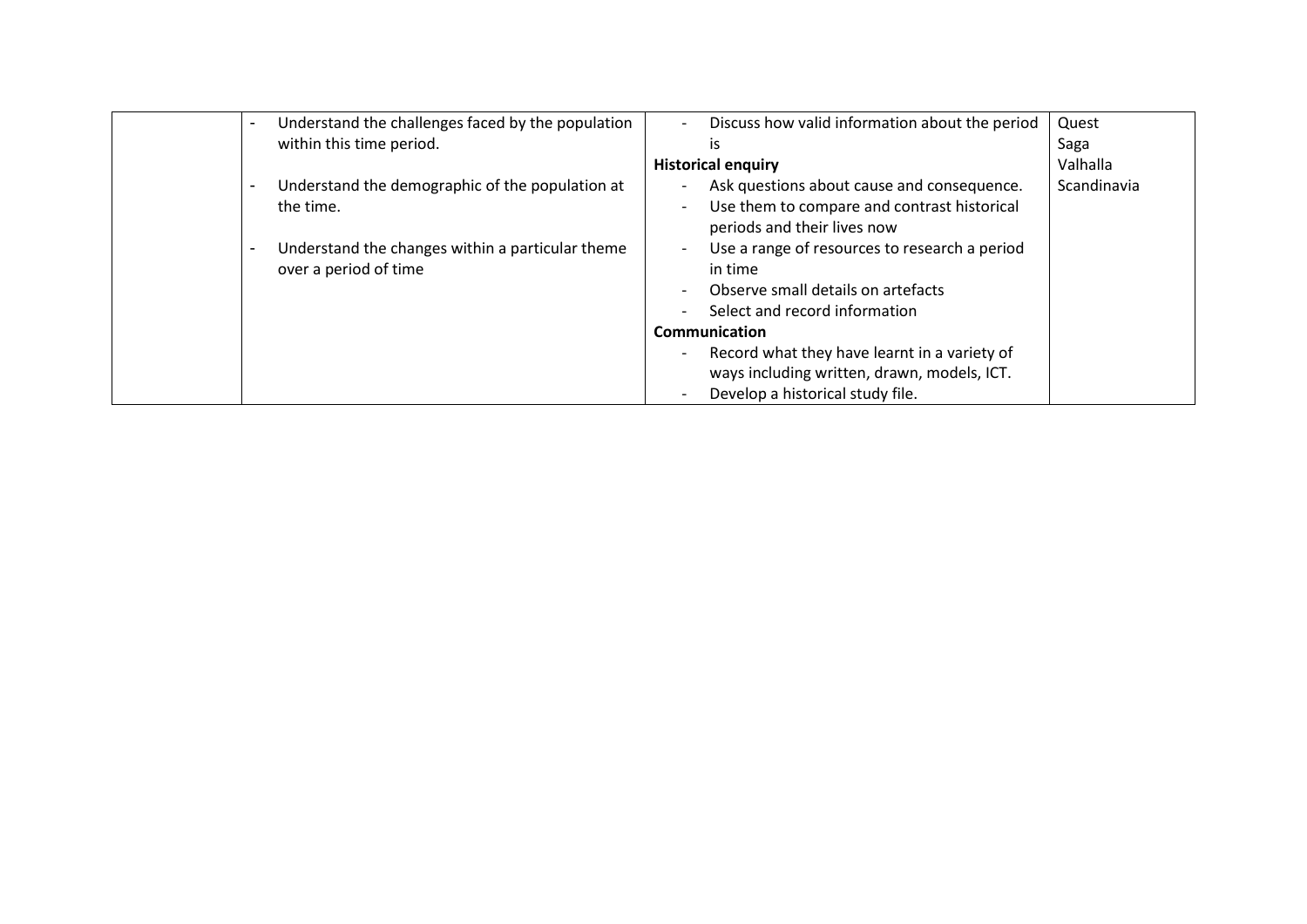## **History Progression**

|         |                     | Year $1/2$                                                                                                                                                                                                                               | Year $3/4$                                                                                                                                                                                                                  | Year 5/6                                                                                                                                                                                                                                            |
|---------|---------------------|------------------------------------------------------------------------------------------------------------------------------------------------------------------------------------------------------------------------------------------|-----------------------------------------------------------------------------------------------------------------------------------------------------------------------------------------------------------------------------|-----------------------------------------------------------------------------------------------------------------------------------------------------------------------------------------------------------------------------------------------------|
|         |                     | Develop, then demonstrate an<br>awareness of the past, using common<br>words and phrases relating to the<br>passing of time                                                                                                              | Develop increasingly secure<br>chronological knowledge and<br>understanding of history, local, British<br>and world                                                                                                         | As Year 3/4, and<br>Use greater depth and range of<br>knowledge                                                                                                                                                                                     |
| History | Chronology          | Show where places, people and events<br>fit into a broad chronological<br>framework<br>Begin to use dates                                                                                                                                | Put events, people, places and artefacts<br>on a time-line<br>Use correct terminology to describe<br>events in the past                                                                                                     |                                                                                                                                                                                                                                                     |
|         | Historical<br>terms | Develop, the use a wide vocabulary of<br>historical terms, such as: a long time<br>ago, recently, when my  were<br>younger, years, decades, centuries                                                                                    | Develop use of appropriate subject<br>terminology, such as: empire,<br>civilisation, monarch                                                                                                                                | Record knowledge and understanding<br>in a variety of ways, using dates and key<br>terms appropriately                                                                                                                                              |
|         |                     | Ask and begin to answer questions<br>about events e.g. When? What<br>happened? What was it like? Why?<br>Who was involved?<br>Understand some ways we find out<br>about the past e.g. using artefacts,<br>pictures, stories and websites | Ask and answer questions about the<br>past, considering aspects of change,<br>cause, similarity and difference and<br>significance<br>Suggest where we might find answers<br>to questions considering a range of<br>sources | Devise, ask and answer more complex<br>questions about the past, considering<br>key concepts in history<br>Select sources independently and give<br>reasons for choices<br>Analyse a range of source material to<br>promote evidence about the past |
|         | Historical enquiry  | Choose and use parts of stories and<br>other sources to show understanding of<br>events<br>Communicate understanding of the<br>past in a variety of ways                                                                                 | Understand that knowledge about the<br>past is con-structed from a variety of<br>sources<br>Construct and organise responses by<br>selecting relevant historical data                                                       | Construct and organise response by<br>selecting and organising relevant<br>historical data                                                                                                                                                          |